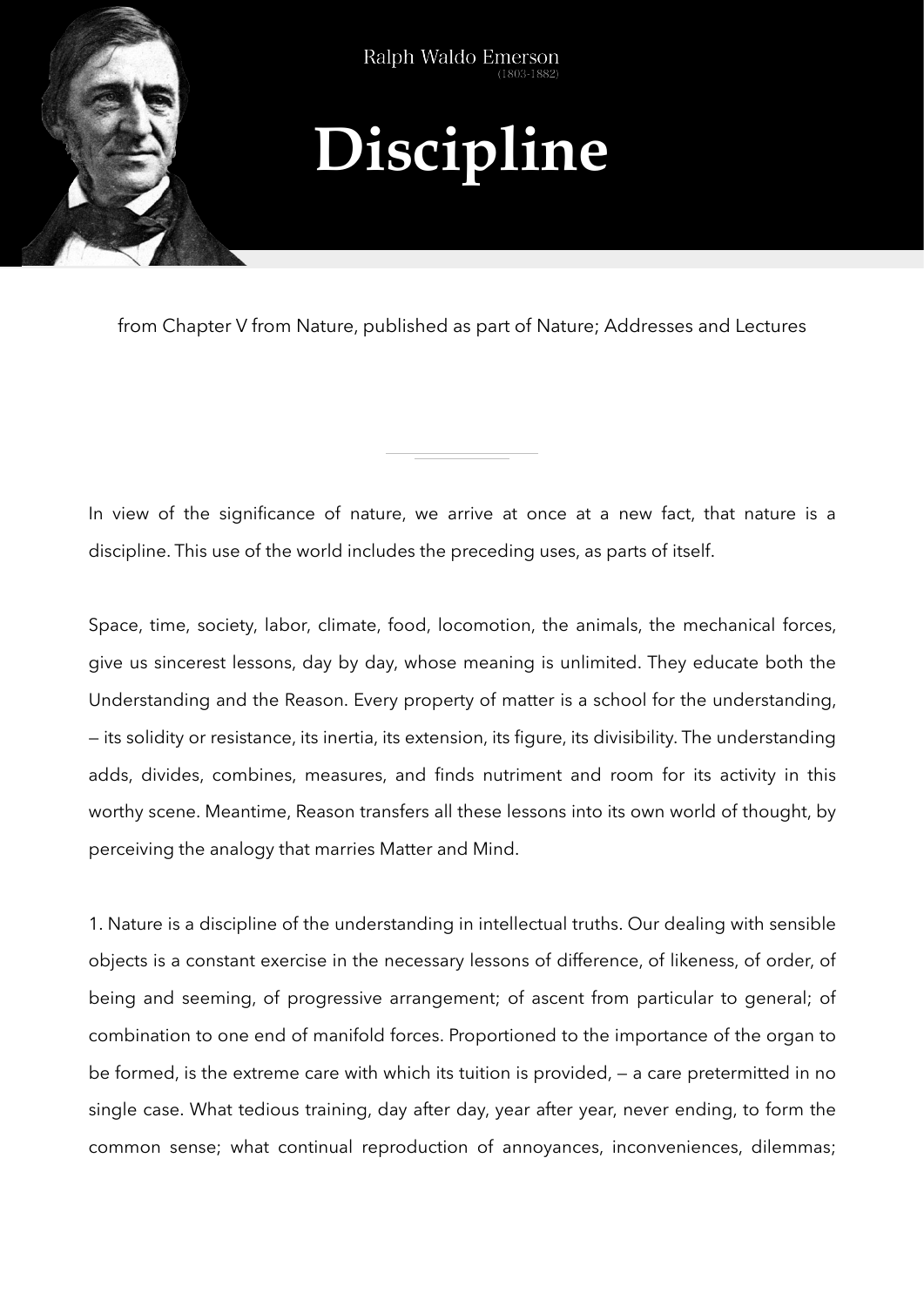what rejoicing over us of little men; what disputing of prices, what reckonings of interest, and all to form the Hand of the mind; – to instruct us that "good thoughts are no better than good dreams, unless they be executed!"

The same good office is performed by Property and its filial systems of debt and credit. Debt, grinding debt, whose iron face the widow, the orphan, and the sons of genius fear and hate; — debt, which consumes so much time, which so cripples and disheartens a great spirit with cares that seem so base, is a preceptor whose lessons cannot be forgone, and is needed most by those who suffer from it most. Moreover, property, which has been well compared to snow, — "if it fall level to-day, it will be blown into drifts to-morrow," — is the surface action of internal machinery, like the index on the face of a clock. Whilst now it is the gymnastics of the understanding, it is hiving in the foresight of the spirit, experience in profounder laws.

The whole character and fortune of the individual are affected by the least inequalities in the culture of the understanding; for example, in the perception of differences. Therefore is Space, and therefore Time, that man may know that things are not huddled and lumped, but sundered and individual. A bell and a plough have each their use, and neither can do the office of the other. Water is good to drink, coal to burn, wool to wear; but wool cannot be drunk, nor water spun, nor coal eaten. The wise man shows his wisdom in separation, in gradation, and his scale of creatures and of merits is as wide as nature. The foolish have no range in their scale, but suppose every man is as every other man. What is not good they call the worst, and what is not hateful, they call the best.

In like manner, what good heed, nature forms in us! She pardons no mistakes. Her yea is yea, and her nay, nay.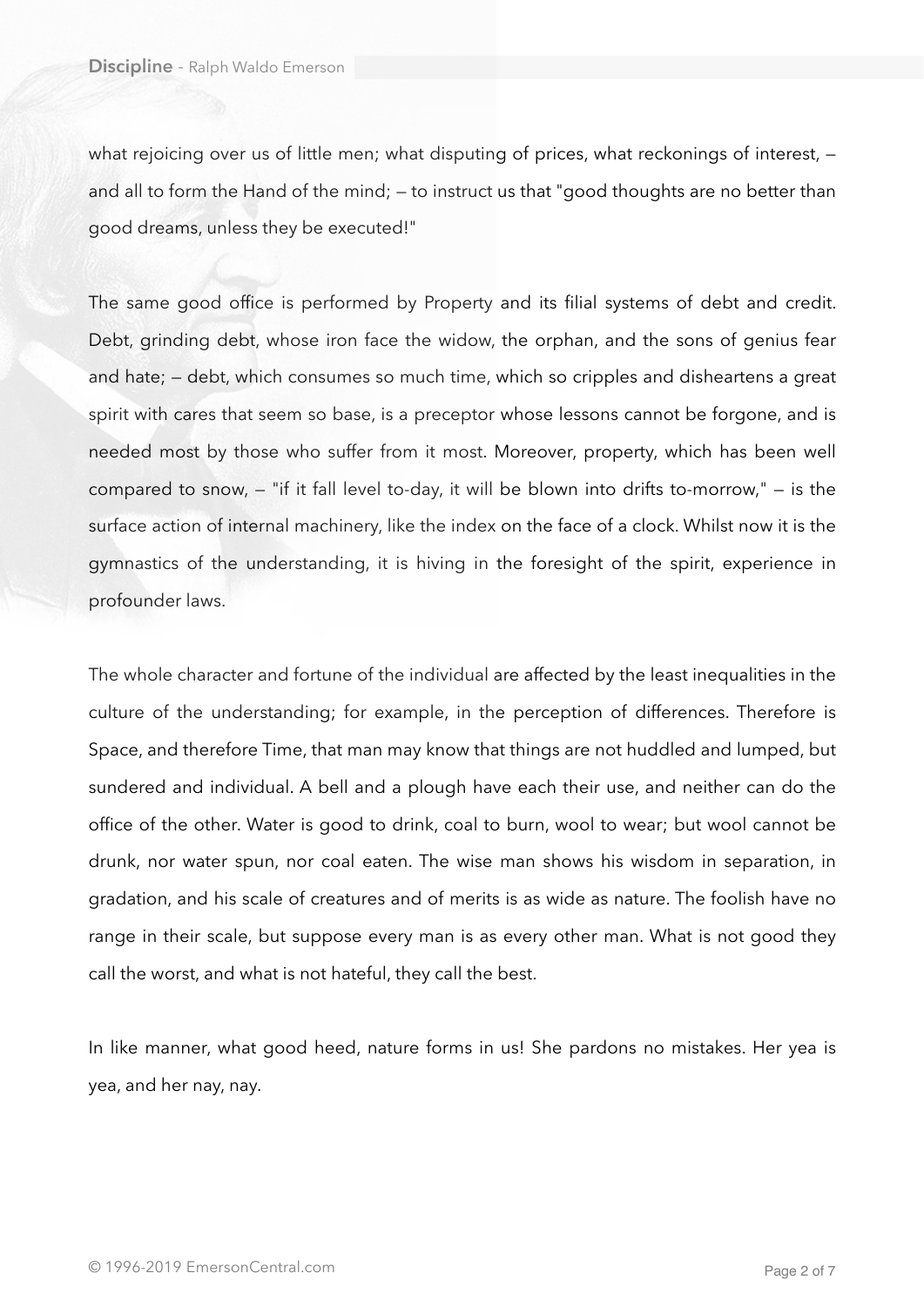The first steps in Agriculture, Astronomy, Zoology, (those first steps which the farmer, the hunter, and the sailor take,) teach that nature's dice are always loaded; that in her heaps and rubbish are concealed sure and useful results.

How calmly and genially the mind apprehends one after another the laws of physics! What noble emotions dilate the mortal as he enters into the counsels of the creation, and feels by knowledge the privilege to BE! His insight refines him. The beauty of nature shines in his own breast. Man is greater that he can see this, and the universe less, because Time and Space relations vanish as laws are known.

Here again we are impressed and even daunted by the immense Universe to be explored. "What we know, is a point to what we do not know." Open any recent journal of science, and weigh the problems suggested concerning Light, Heat, Electricity, Magnetism, Physiology, Geology, and judge whether the interest of natural science is likely to be soon exhausted.

Passing by many particulars of the discipline of nature, we must not omit to specify two.

The exercise of the Will or the lesson of power is taught in every event. From the child's successive possession of his several senses up to the hour when he saith, "Thy will be done!" he is learning the secret, that he can reduce under his will, not only particular events, but great classes, nay the whole series of events, and so conform all facts to his character. Nature is thoroughly mediate. It is made to serve. It receives the dominion of man as meekly as the ass on which the Saviour rode. It offers all its kingdoms to man as the raw material which he may mould into what is useful. Man is never weary of working it up. He forges the subtile and delicate air into wise and melodious words, and gives them wing as angels of persuasion and command. One after another, his victorious thought comes up with and reduces all things, until the world becomes, at last, only a realized will, — the double of the man.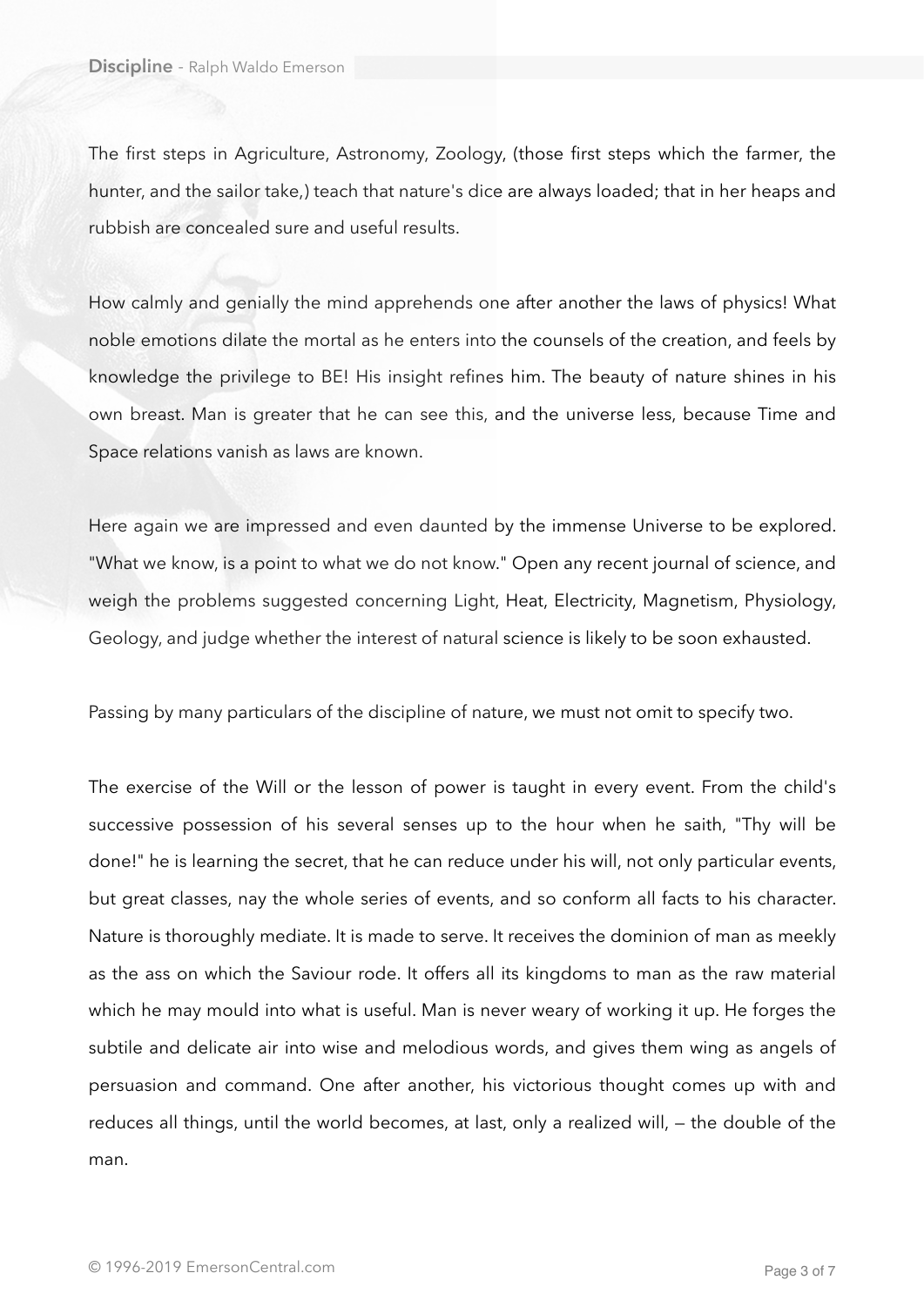2. Sensible objects conform to the premonitions of Reason and reflect the conscience. All things are moral; and in their boundless changes have an unceasing reference to spiritual nature. Therefore is nature glorious with form, color, and motion, that every globe in the remotest heaven; every chemical change from the rudest crystal up to the laws of life; every change of vegetation from the first principle of growth in the eye of a leaf, to the tropical forest and antediluvian coal-mine; every animal function from the sponge up to Hercules, shall hint or thunder to man the laws of right and wrong, and echo the Ten Commandments. Therefore is nature ever the ally of Religion: lends all her pomp and riches to the religious sentiment. Prophet and priest, David, Isaiah, Jesus, have drawn deeply from this source. This ethical character so penetrates the bone and marrow of nature, as to seem the end for which it was made. Whatever private purpose is answered by any member or part, this is its public and universal function, and is never omitted. Nothing in nature is exhausted in its first use. When a thing has served an end to the uttermost, it is wholly new for an ulterior service. In God, every end is converted into a new means. Thus the use of commodity, regarded by itself, is mean and squalid. But it is to the mind an education in the doctrine of Use, namely, that a thing is good only so far as it serves; that a conspiring of parts and efforts to the production of an end, is essential to any being. The first and gross manifestation of this truth, is our inevitable and hated training in values and wants, in corn and meat.

It has already been illustrated, that every natural process is a version of a moral sentence. The moral law lies at the centre of nature and radiates to the circumference. It is the pith and marrow of every substance, every relation, and every process. All things with which we deal, preach to us. What is a farm but a mute gospel? The chaff and the wheat, weeds and plants, blight, rain, insects, sun, — it is a sacred emblem from the first furrow of spring to the last stack which the snow of winter overtakes in the fields. But the sailor, the shepherd, the miner, the merchant, in their several resorts, have each an experience precisely parallel, and leading to the same conclusion: because all organizations are radically alike. Nor can it be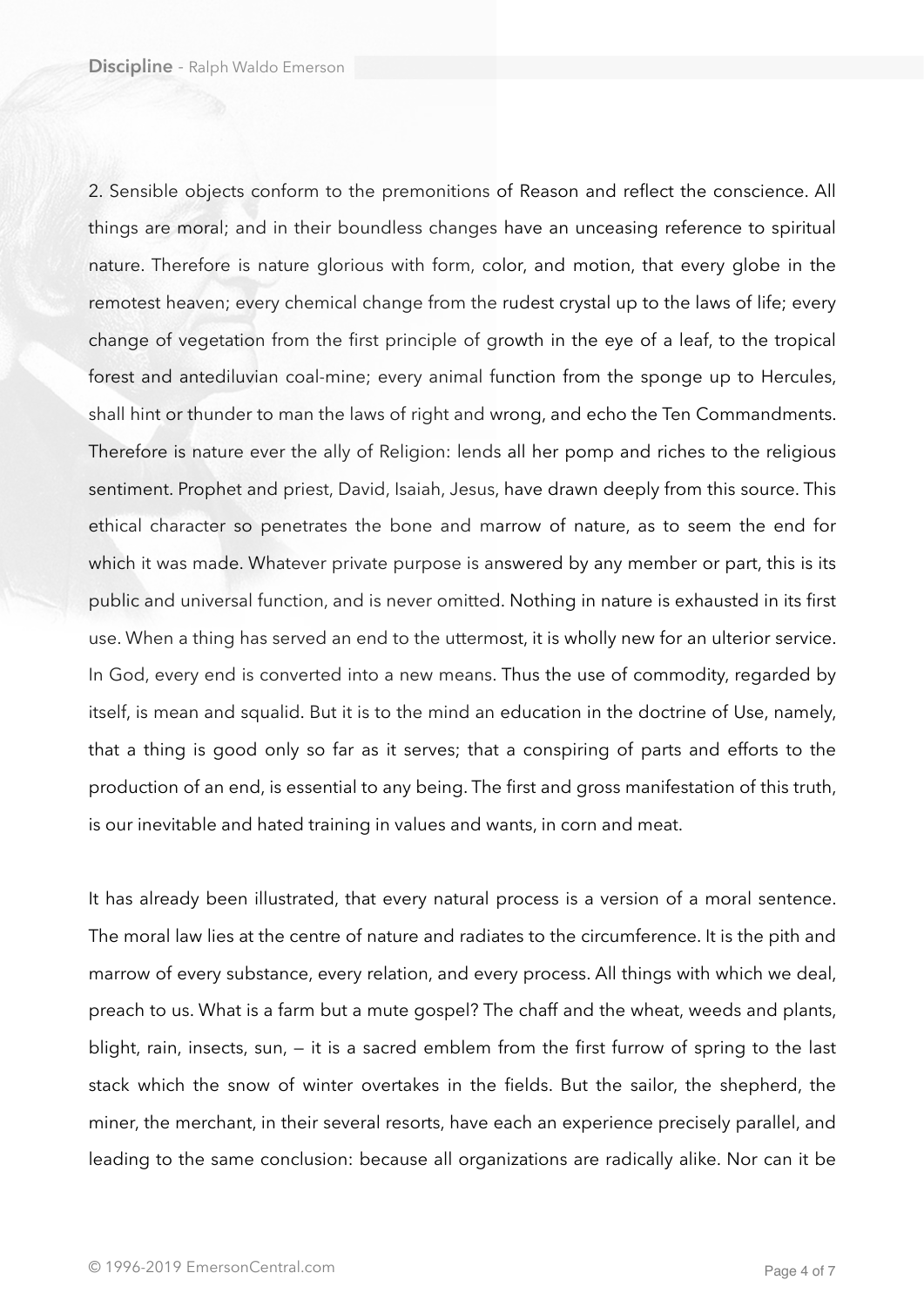doubted that this moral sentiment which thus scents the air, grows in the grain, and impregnates the waters of the world, is caught by man and sinks into his soul. The moral influence of nature upon every individual is that amount of truth which it illustrates to him. Who can estimate this? Who can guess how much firmness the sea-beaten rock has taught the fisherman? how much tranquillity has been reflected to man from the azure sky, over whose unspotted deeps the winds forevermore drive flocks of stormy clouds, and leave no wrinkle or stain? how much industry and providence and affection we have caught from the pantomime of brutes? What a searching preacher of self-command is the varying phenomenon of Health!

Herein is especially apprehended the unity of Nature, — the unity in variety, — which meets us everywhere. All the endless variety of things make an identical impression. Xenophanes complained in his old age, that, look where he would, all things hastened back to Unity. He was weary of seeing the same entity in the tedious variety of forms. The fable of Proteus has a cordial truth. A leaf, a drop, a crystal, a moment of time is related to the whole, and partakes of the perfection of the whole. Each particle is a microcosm, and faithfully renders the likeness of the world.

Not only resemblances exist in things whose analogy is obvious, as when we detect the type of the human hand in the flipper of the fossil saurus, but also in objects wherein there is great superficial unlikeness. Thus architecture is called "frozen music," by De Stael and Goethe. Vitruvius thought an architect should be a musician. "A Gothic church," said Coleridge, "is a petrified religion." Michael Angelo maintained, that, to an architect, a knowledge of anatomy is essential. In Haydn's oratorios, the notes present to the imagination not only motions, as, of the snake, the stag, and the elephant, but colors also; as the green grass. The law of harmonic sounds reappears in the harmonic colors. The granite is differenced in its laws only by the more or less of heat, from the river that wears it away. The river, as it flows, resembles the air that flows over it; the air resembles the light which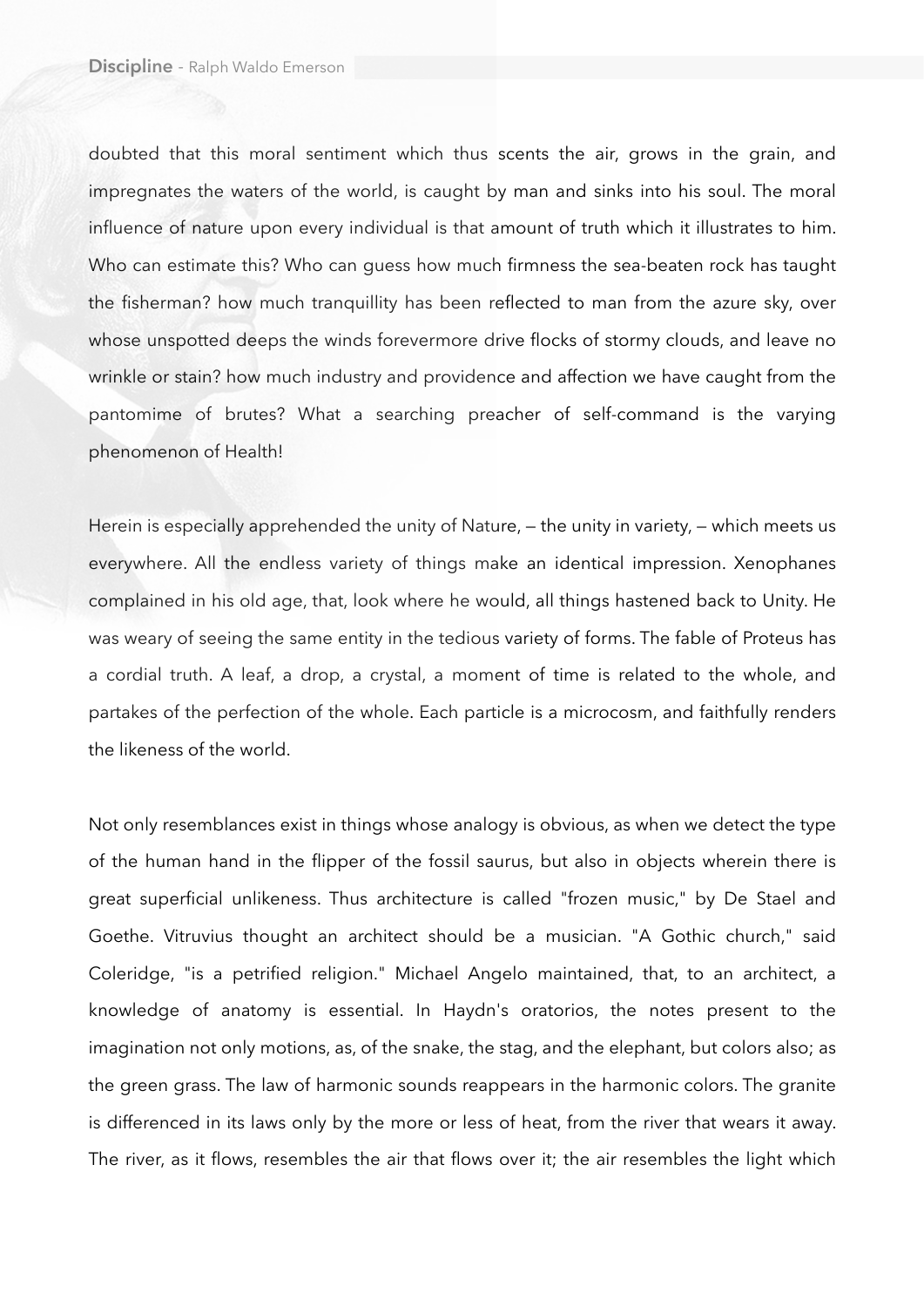traverses it with more subtile currents; the light resembles the heat which rides with it through Space. Each creature is only a modification of the other; the likeness in them is more than the difference, and their radical law is one and the same. A rule of one art, or a law of one organization, holds true throughout nature. So intimate is this Unity, that, it is easily seen, it lies under the undermost garment of nature, and betrays its source in Universal Spirit. For, it pervades Thought also. Every universal truth which we express in words, implies or supposes every other truth. Omne verum vero consonat. It is like a great circle on a sphere, comprising all possible circles; which, however, may be drawn, and comprise it, in like manner. Every such truth is the absolute Ens seen from one side. But it has innumerable sides.

The central Unity is still more conspicuous in actions. Words are finite organs of the infinite mind. They cannot cover the dimensions of what is in truth. They break, chop, and impoverish it. An action is the perfection and publication of thought. A right action seems to fill the eye, and to be related to all nature. "The wise man, in doing one thing, does all; or, in the one thing he does rightly, he sees the likeness of all which is done rightly."

Words and actions are not the attributes of brute nature. They introduce us to the human form, of which all other organizations appear to be degradations. When this appears among so many that surround it, the spirit prefers it to all others. It says, 'From such as this, have I drawn joy and knowledge; in such as this, have I found and beheld myself; I will speak to it; it can speak again; it can yield me thought already formed and alive.' In fact, the eye, — the mind, — is always accompanied by these forms, male and female; and these are incomparably the richest informations of the power and order that lie at the heart of things. Unfortunately, every one of them bears the marks as of some injury; is marred and superficially defective. Nevertheless, far different from the deaf and dumb nature around them, these all rest like fountain-pipes on the unfathomed sea of thought and virtue whereto they alone, of all organizations, are the entrances.